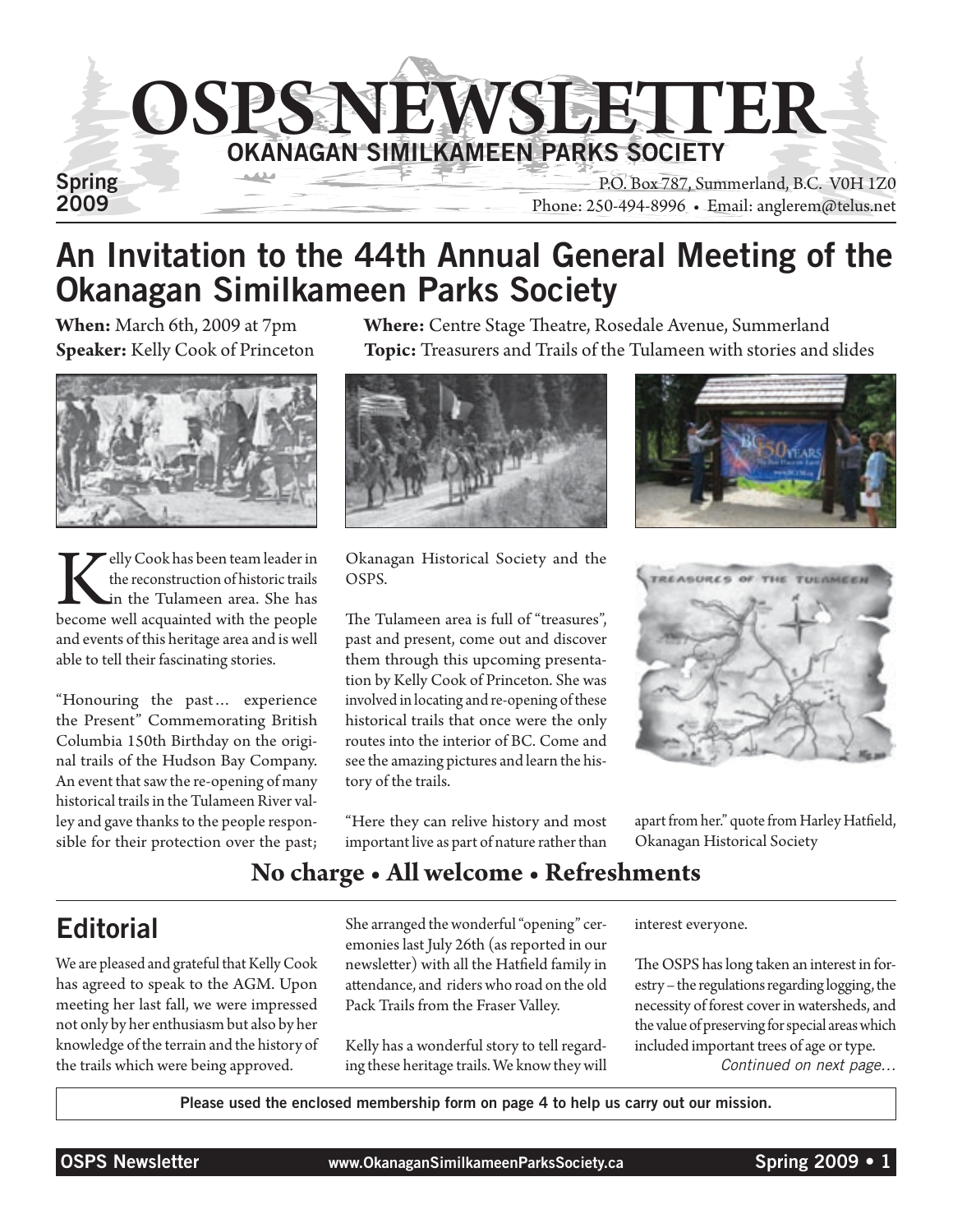# Trans Canada Trail Welcomes New President/CEO and Directors

The Board of Directors of Trans<br>Canada Trail has announced the<br>appointment of Deborah Apps as<br>President and CEO. Canada Trail has announced the appointment of Deborah Apps as President and CEO.

Ms. Apps is a senior professional with more than 25 years of experience in health care, education, the arts and the not-for-profit community. She previously served as Senior Vice-President of Communications and Community Relations for the Calgary Health Region, President and CEO of the Alberta Children's Hospital Foundation and Executive Director of the University of British Columbia Alumni Association.

"The Trans Canada Trail is delighted to welcome Deborah Apps as President and CEO," said Valerie Pringle, chair of the Trans Canada Trail Board. "She is wellknown for her leadership in non-profit management, successful fund development campaigns, strategic communications and fostering collaborative relationships with key stakeholders. Her experience and skills are exactly what we need as we move forward in building the Trans Canada Trail. Deborah has been a member of the Board for the last three years and she is passionate about the Trail as an important Canadian legacy project."

The announcement of Ms. Apps' appointment was made at the Annual General Meeting of the Trans Canada Trail, held in Winnipeg on Saturday June 14. Members of provincial trail organizations were on hand to discuss the progress in developing trail sections across the country. At the meeting, four new directors were also appointed to the Board. They are:

Hartley T. Richardson, President of James Richardson and Sons, a private family owned corporation with broad corporate interests. Mr. Richardson currently serves as a director of Canadian Pacific Railway and Angiotech Pharmaceuticals Inc. He is involved in a broad range of business and community organizations and charitable endeavours. He is a Member of the Order of Canada.

Edwina Stoate, Vice-President, Global

Expense Management and Sourcing with Manulife Financial. She is a senior professional with more than 25 years of broad financial experience and skills in corporate finance, securities operations, investor relations, communications and marketing.

Rick Morgan, President of Morgan Leadership Search. He has been engaged in senior executive search for over 25 years in both the public and private sectors and has worked on behalf of many Canada's top organizations. He is an avid trekker and outdoor enthusiast.

Claire Morris, President and CEO of the Association of Universities and Colleges of Canada. She previously served as deputy minister of intergovernmental affairs in the Privy Council Office of Canada and as deputy minister of Human Resources Development Canada. She has extensive involvement in the community and voluntary sector.

Alberta Trailtracker Newsletter – Issue 10 – Fall 2008

#### *…continued from front page.*

It is, therefore, disheartening to say the least to hear people, some in high places, describe forestry as "finished" in BC. The robust logging activity of years past may not be possible now, but the need for healthy forests is as great as ever, or perhaps greater as the need for the CO2 exchange possible by healthy forests is one of the busier in our search for cleaning the air and our environment.

However, as indicated in the columns of this newsletter, action is needed by we the people to whom most of the forest land belong. This includes re-establishing growth, as well as rules and regulations to aid forest growth and continued well being.

Coal bed methane mining has again been touted in the Princeton, Fernie and Klappan areas. The OSPS is not in favour of such mining because of the damaging effects on waterways and surrounding lands. A moratorium was declared Klappan but not in Fernie – what in the policy?

Trails and there uses are a concern to many. The motorized clubs who represent many types of vehicles wish to go everywhere. Hikers and horse riders want some trails to have restricted entry – "open to all but not for all uses" seems to suit.

We have included an article regarding the Trans Canada Trail in Alberta, contained earth "Alberta Trail Tracker" Fall 2008 issue from 11795 Groat Road, Edmonton, AB T5M 3K6 www.albertatrailnet.com it gives an interesting look at a variety of trails being developed in Alberta.

There is also the pressing matter of the identification and insurance of all types of ORV's. Years of discussion have not yet produced results, but both are key to controlling actions of the irresponsible drivers who have caused major damage over the years.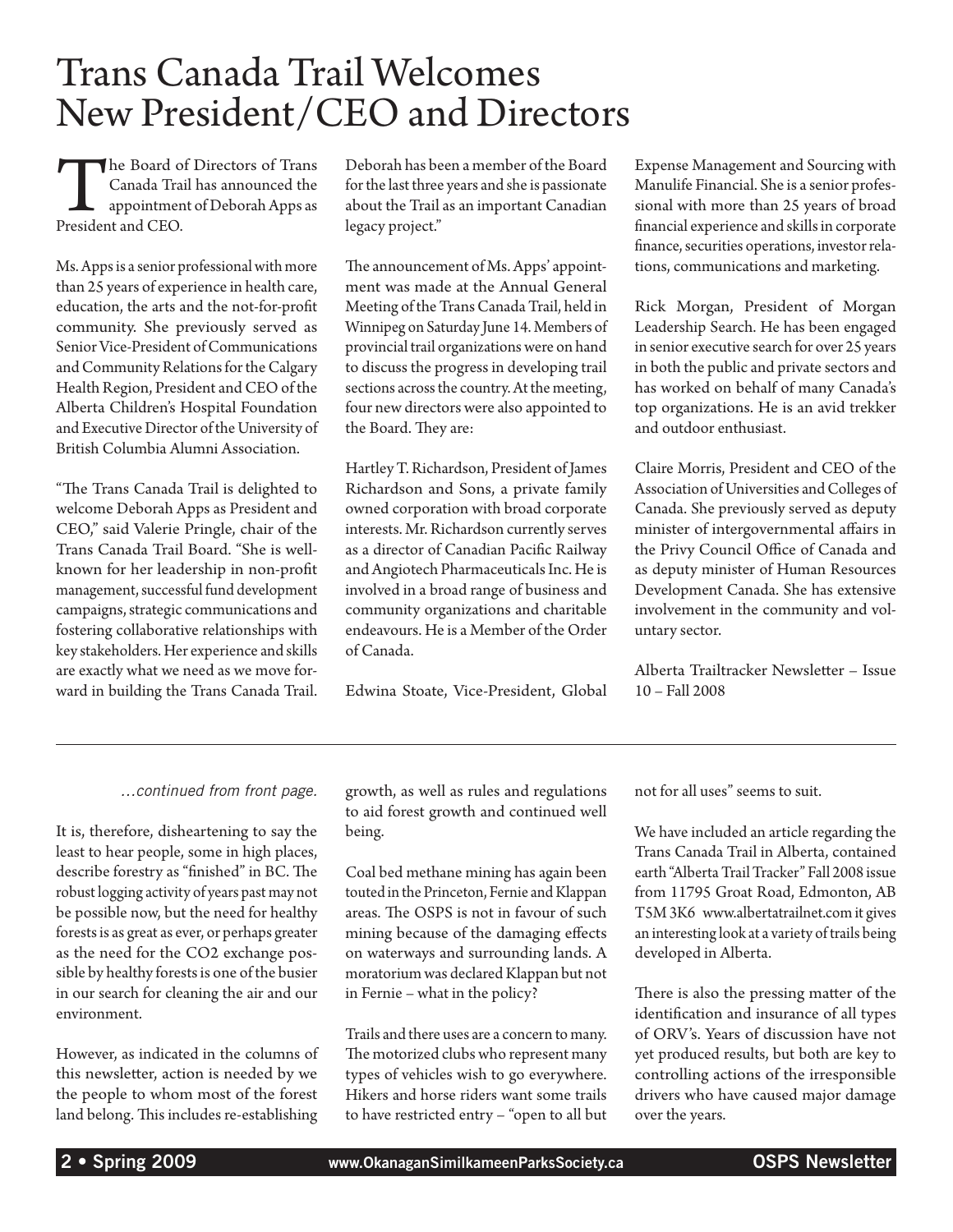### Bighorn Sheep find Greener Pastures

Joyce Langerak – Western News Staff *Penticton Western News – Jan. 21/09*

The raging Okanagan fire of 2003<br>has left behind a paradise for 15<br>California bighorn sheep trans-<br>ferred from an overstocked area near has left behind a paradise for 15 California bighorn sheep trans-Kamloops.

The 15 sheep were removed from the Tronquille area on the north side of Kamloops Lake and released Saturday into Okanagan Mountain Park which sustained a major fire in 2003, creating excellent grazing with their favourite food – blue bunch wheat grass.

"What we have to do is keep burning the forest to keep it productive," said Okanagan regional biologist Brian Harris.

The sheep can live only where there is a great deal of grazing area, and since the fire, there is plenty in the park.



"The habitat there is really good," said the biologist. "I don't expect they'll move very far."

Harris also gave credit to Mission Hills Winery's Paradise Vineyard.

"They allowed us to drive through their property with a couple of stock trailers with sheep in them and to cut the fence. Their boundary is right on Okanagan Mountain Park."

## Meeting with Minister of Environment

*Thursday, January 15, 2009*

Dear Affiliates, (Réseau Canadien de l'environnement / BC Environment Network)

Since his nomination in October, the RCEN has been trying to organize a meet and greet with Minister Prentice with no success. Our requests to meet with the minister's office have fallen on deaf ears. While this does not have an immediate impact on the RCEN, we fell it's important for the Minister to meet with out organization as we are part of his constituency and play a vital role in his branches' mandate.

We would like to encourage you to write to the minister's office congratulating him on his appointment as environment Minister and suggest he meet with the RCEN. We

also suggest you speak with the MP's in your regions. Relationship building is vital when dealing with government authorities and we want to make sure the environmental community is positioned strategically.

Please keep us informed of any correspondence and meetings you may have.

Thank you for all your help.

Emile Massenat Jr. *Associate Executive Director / Directeur général adjoint Canadian Environmental Network / Réseau Canadien de l'environnement*

Tel: 1-613-728-9810 ext 227 Fax: 1-613-728-2963 email: emile@cen-rce.org

#### Forest Practices Board News Release December 2008

### Report Examines Management of Fire Hazards from Logging

VICTORIA – In a a study of recently logged areas, the Forest Practices Board found that fire hazard was reduced satisfactorily in most cases, but no licensees fully met the legal requirement to assess fire hazard as required by the Wildfire Act, according to a report released today. The study examined 111 randomly selected cutblocks, harvested from 2005 – 2007, in the Okanagan Shuswap and Central Cariboo forest districts.

The wildlife Act requires licensees to assess fuel hazard and the risk of a fire starting as well as spreading, and to abate the fire hazard if necessary.

In many cases, licensees assessed the fuel hazard, but in no case did they assess the risk of a fire starting or spreading. Despite the lack of compliance, fire hazards were often abated by routine practices such as piling and burning slash and debris at the roadside.

While results were generally good, we are concerned that some licensees are not recognizing high risk situations, such as when trees are processed at the stump, increasing the fire hazard due to large amounts of slash left on the site, said Board Chair Bruce Fraser.

The report makes three recommendations for improvement to fire hazard assessment and abatement practices. The Association of BC Forest Professionals has agreed to work with government and industry to address the recommendations.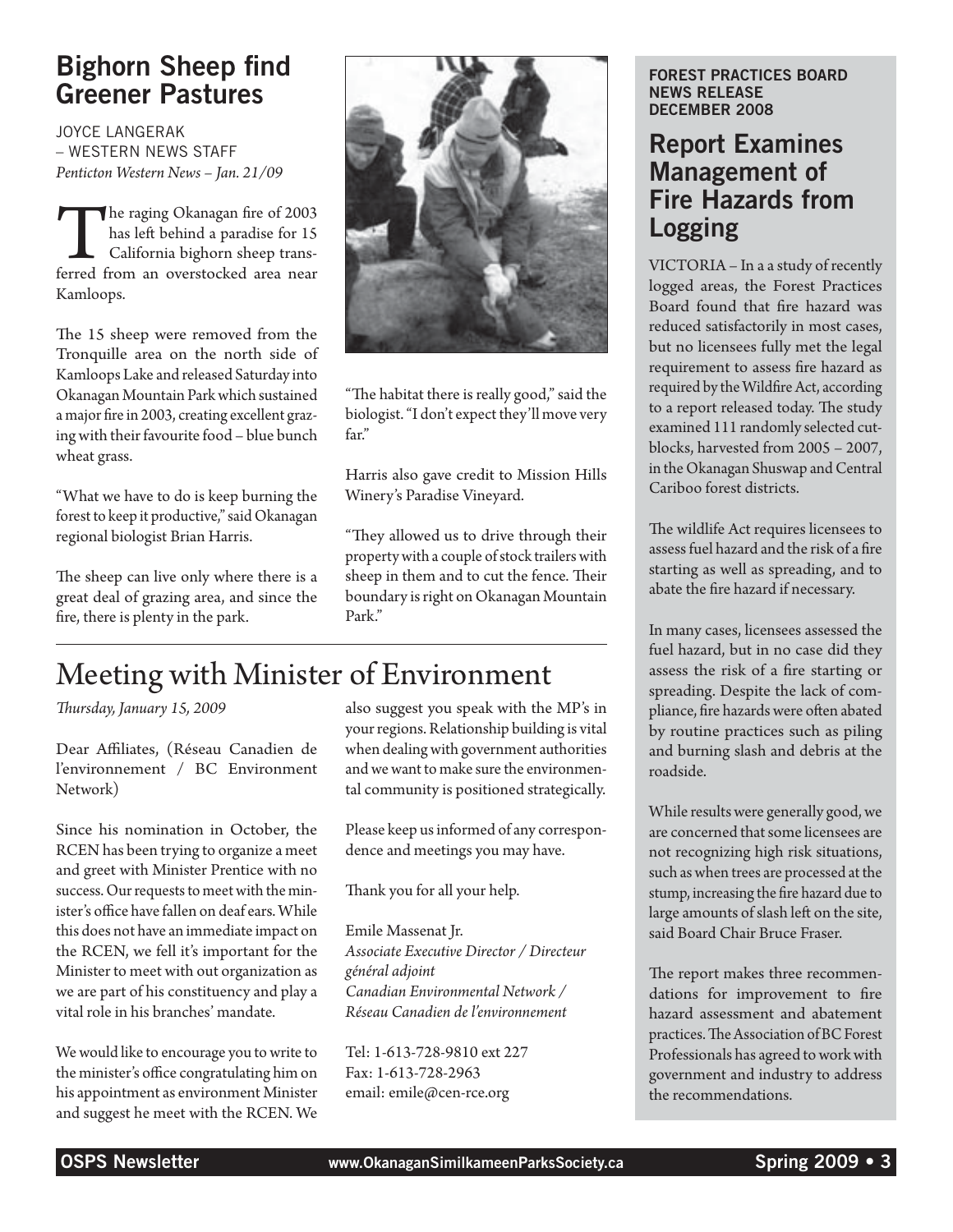### **MEMBERSHIP FORM Okanagan Similkameen Parks Society • Box 787, Summerland, B.C. V0H 1Z0**

| Email:                                 | <u> 1980 - Jan Barbara, martxa al III-lea (h. 1980).</u> | Postal Code: ____________________                                                              |
|----------------------------------------|----------------------------------------------------------|------------------------------------------------------------------------------------------------|
| Individual $(\$10.00)$ Family $(\$15)$ |                                                          | Organization (\$20)                                                                            |
| $\frac{3+1}{2}$ - - - - -              |                                                          | Donation: $\Box$ (Income Tax Deductible) $\Box$ I wish to receive the OSPS newsletter by email |

### GHG Emission Reductions in BC: Taking Global Equity and Temperature Stabilization Seriously

by Colin R. Campbell & Cliff Stainsby

Australian and accept to restrain global average temperature rise<br>to less than 2°C above the pre-industrial tion strategy designed to restrain **A**global average temperature rise value will require a rapid initial reduction in emissions.

For BC to converge to equal global per capita emissions consistent with global

equity and the 2 degree maximum, GHG emissions will have to fall by 94 per cent by 2050.

Given the civilization-threatening risks expected from global warming, it is clear that we have a profound moral obligation to achieve these global targets, so that Earth's natural life support systems can provide for future generations. Failure to ensure that global temperatures remain below 2°C above pre-industrial levels will condemn future generations to massively unreliable and uncertain environments, constrained food supplies, diseases, rising sea levels, and greatly compromised economic and social well being-in such circumstances even survival will be difficult for millions if not billions of people.

BC Commentary a review of provincial social and economic trends

*Volume 12 – Number 1 – Winter 2009*

# West Coast Supports Global Warming Solutions

West Coast's stated long-term<br>
goal is to democratize BC's<br>
it comes to law making. Nowhere is this goal is to democratize BC's decision-making process when more important than in confronting the critical challenge of climate change.

Environmental Assessment (EA) is the primary tool for governments to assess the environmental implications of large-scale development. In general, however, there is no explicit requirement that climate change adaptation or mitigation be considered in an EA.

West Coast proposes that changes to BC's environmental assessment legislation should be made to allow government, project proponents and the public to assess the climate change implications arising from a project.

Worldwide, countries are promoting carbon capture and storage (CCS) as mechanisms for diverting carbon from being emitted into the atmosphere (for instance, from industrial smoke stacks and flares). Although the province has signaled an interest in developing CCS technology, it has yet to set out a plan to promote, achieve or regulate this technology. There are numerous existing underground seams throughout the province (left as legacies from conventional gas drilling) and using them for carbon capture and storage may be one solution to climate change in BC. West Coast is researching the safety, social, economic and legal aspects of CCS to determine and propose what a CCS regulatory regime in BC might look like.

Sustainable forestry through carbon tenure involves offset trading (e.g., a cap and trade systems), a framework that recognizes large protected forest areas as critical in mitigating the effects of climate change (as carbon reservoirs and sinks). West Coast is working for laws and policies to be adopted regarding forests and climate change (e.g., treatment for forest carbon credits in a cap and trade systems) that are ecologically sound, designed to protect forest biodiversity, socially just, and respectful of Aboriginal title and rights.

#### Lucy Pearson

*West Coast Environmental Law - Vol. 34:02 – Nov. 10, 2008*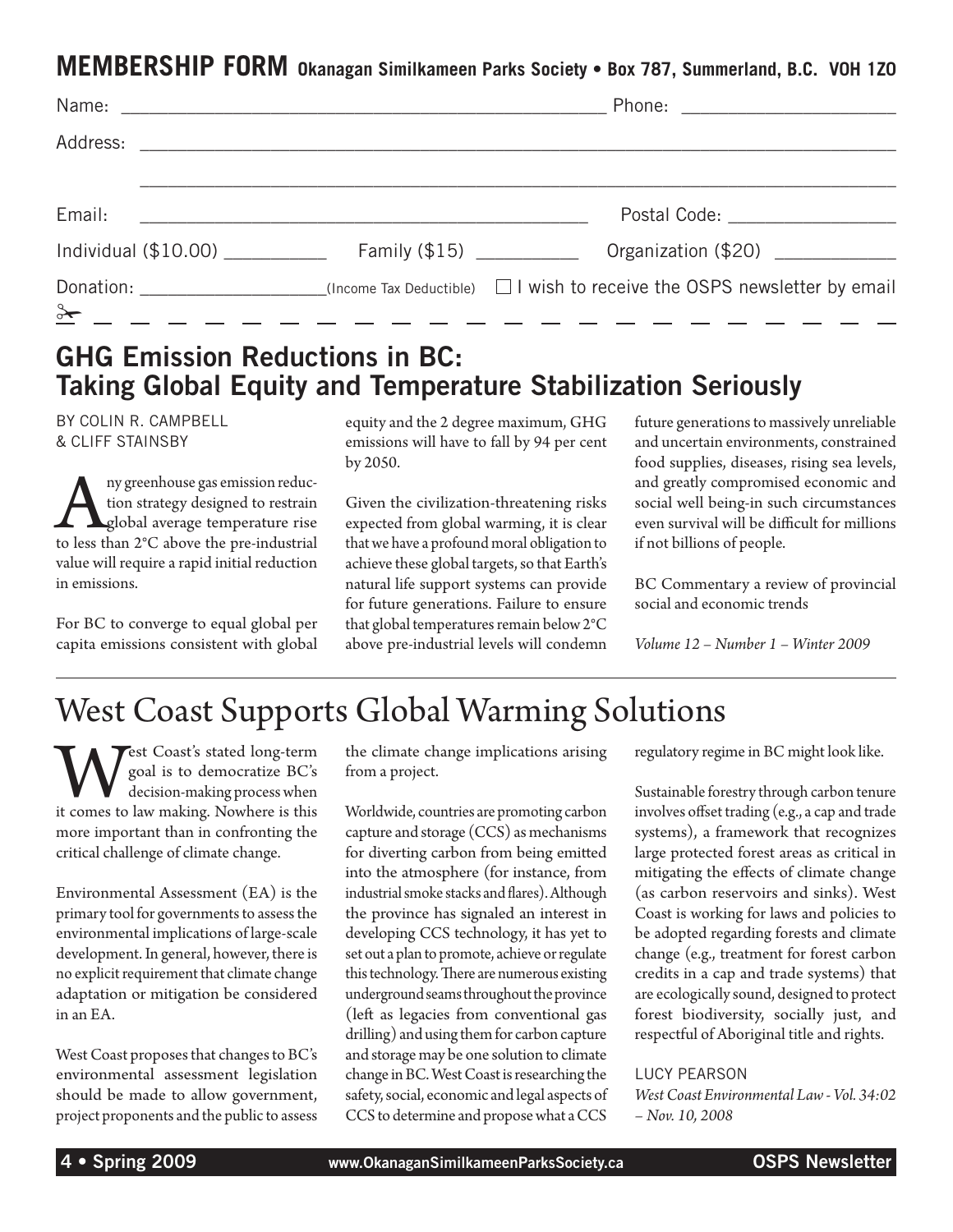# Reinvestment in Forest Sector Needed

#### by Ben Pariff

I<sub>gove</sub> n recent months as the credit crisis has spread and stock markets tumbled, many economists have suggested that governments should blunt a global recession through increased public funding of infrastructure projects.

Typically taken to mean roads, transit and sewer lines, infrastructures can also be understood more generally as an underlying base or foundation upon which great things are built. In that vein, British Columbia's vast publicly owned forests are a vital infrastructure that help to sustain a healthy environment and, by extension, healthy economy and healthy society.

Yet everywhere, there are signs that our forest foundation is crumbling. The most visible indication is, of course, the devastation wrought by the mountain pine beetle over a swath of land roughly the size of England in BC's interior. In less than a decade, hundreds of millions of pine trees have been killed by the bugs, vaporizing billions of dollars worth of timber.

Unless the provincial government intervenes and increases its reforestation spending, it will almost certainly fail to meet its greenhouse gas emissions reduction goals.

The beetle attack and years of unsustainable logging in response to it now mean that our collective provincial forests account is

badly depleted, signs of which are emerging in provincial government accounts.

In his first quarterly report for this fiscal year, BC Finance Minister Colin Hansen presented "revised" provincial revenues from forestry activities. The figures show a 28 per cent drop from earlier projections, plummeting from \$952 million to \$690 million this fiscal year. Yet even this sharp drop may understate the magnitude of the decline.

This is not encouraging, doubly so in light of our deteriorating economy.

But think how much worse it could be if the province fails to act. With our forest bank account overdrawn, we need an infusion of new deposits; deposits in the form of planted trees.

Much as government leaders around the world recently pumped billions of dollars into banks to prop up a faltering global financial network, Forest Minister Pat Bell needs to boldly commit to revitalizing our publicly owned forests. As a first step in what will likely be a decade or longer process, Bell should commit to a new stand-alone reforestation account, with a minimum infusion of \$100 million per year over the next five years. Once done, he should seek Ottawa's support through matching funds. But federal participation or not, Bell must commit to put some of the hundreds of millions the province has collected in stumpage fees over the years back to work revitalizing our forest infrastructure.

With timber company fortunes flagging, Bell's leadership is desperately needed. 2009 will be one of the lowest in recent memory for industry tree planting. So low, that we may see commercial tree nurseries uprooting and burying millions of trees because anticipated orders failed to materialize or were canceled. This is bad news for a province that has admirably chosen to make steep cuts to greenhouse gas emissions. Trees store carbon. And with hundred of millions of them now dead and littering our landscape, we need to grow a lot more of them.

While planting additional trees will not stave off a wrenching transition for forestrydependent communities, doing nothing ensures even deeper social and economic pain. Aggressive, thoughtful investments in our forest infrastructure will, however, provide an immediate economic stimulus in terms of seasonal jobs, lessen the duration of the "fall down" in logging rates that is upon us, and ensure that today's depleted forest back account is revitalized with deposits that bear interest each and every spring.

BC Commentary a review of provincial social and economic trends

Volume 12 – Number 1 – Winter 2009

## **UPDATE** South Okanagan Lower Similkameen National Park Reserve Feasibility Study

**MA** any BC Nature members have<br>written letters and signed peti-<br>tions over the past two years in<br>support of establishing a new National Park written letters and signed peti-**L**tions over the past two years in reserve in the South Okanagan – Lower

Similkameen. Parks Canada continues with their studies and has written that: "The feasibility study has learned a great deal about the land, the people, and the stories of this dry and diverse region. A full assessment of

feasibility will benefit from also including a First Nation Point of view.

*The Magazine of BC Nature – Winter 2008 – Vol. 46, No. 4*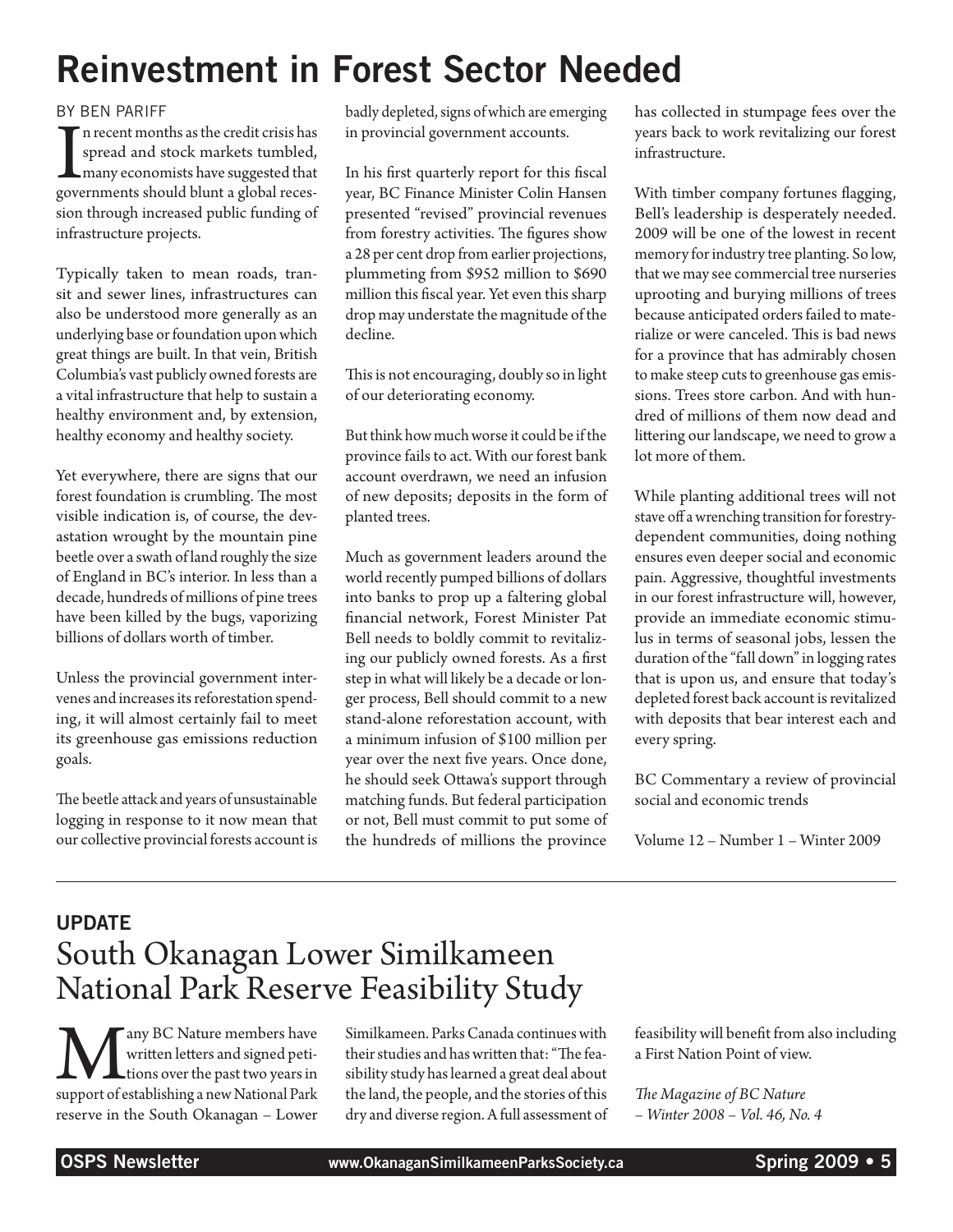# Canadian Rivers Network www.ispeakforcanadianrivers.ca

#### **Briefing Note: January 19, 2009**

#### Canadian Navigation Rights at Risk

The Harper government is poised to erase the historic right of navigation in Canada, a common law right that pre-dates confederation.

In public announcements published in the major media January 12 and 13 – 2009, the Harper government stated its intent to eliminate the Navigable Waters Protection Act (NWPA) as part of its plan to inject billions of dollars into infrastructure programs across the country.

The Harper government says the NWPA is antiquated and they want it out of the way.

#### WHAT'S WRONG WITH THIS PICTURE?

1 The common law public right of navigation pre-dates confederation, in fact it dates back to Roman law and is entrenched in the legal systems of virtually modern nations.

2. The public right to navigate waterways in Canada is and important part of our heritage and an integral part of the heritage of Canada's Aboriginal peoples.

3. Navigation rights are one of the pillars of environmental protection on Canadian waterways. If you take away navigation rights, you put Canadian waters (our lakes and rivers and streams) at risk.

## **BC's Carbon Tax**

The 2009 BC Budget should commit that the low-income credit will grow in line with carbon tax revenues. Indeed, because low-income families need real options for

#### WHAT THE GOVERNMENT IS SAYING:

Here's what Transport Minister John Baird says about the NWPA, the law in place to protect the right of Canadians to travel our waterways:

It's a "…huge regulatory burden that can really slow things down," he said.

The government is also talking about "… overhauling the environmental assessment process, which addressed the effect of a project on the surrounding area."

So the Harper government's strategy in responding to Canada's current economic challenge is to:

Save the economy by gutting the environment.

#### WHAT THE HARPER GOVERNMENT ISN'T TELLING YOU:

As earlier as April of 2007, the people responsible for protecting the right of all Canadians to navigate our waterways, had already crafted NWPA amendments that would eliminate protection of navigation rights on what its calls "minor waters" in Canada.

The historic test for navigable in Canada is, if you can paddle a canoe in it, it's a navigable waterway. There is probably not a more appropriate test in Canadian legal tradition than this 'float a canoe" test in the NWPA. It is distinctly Canadian. It's part of our heritage.

Here's what Transport Canada and the Harper government want to do to that Canadian tradition, a proposed definition for "minor waters" dating to 2007:

Minor Waterways Criteria – Proposed National Criteria:

- less than 60 cm depth at high water mark
- less than 3 m wide at high water mark
- channel slope greater than 2 percent
- sinuosity\* (bends in the river) greater than 2
- natural obstacle frequency \* greater than 3

Sinuosity Ratio = ratio of the length of the centerline of the stream to length of a straight line connecting the same points along the channel.

Natural Obstacle Frequency = number of natural obstructions along a stream length of 500m (250m upstream, 250m downstream)

#### WHAT YOU CAN DO:

Voice your opposition to the Harper government's to plan to save the economy by gutting the environment.

Tell your municipal, provincial/territorial and federal representatives that you don't want the historic right of navigation diminished in Canada. You want it protected for the future.

Visit our website for information on ways that you and your organization can help.

taking climate-friendly actions, the credit could be increased much more.

BC Commentary a review of provincial social and economic trends

Volume 12 – Number 1 – Winter 2009

As Canadian ethicist Margaret Sommerville says, "We are unique in that we have two roles with respect to nature: we are both an integral part of it and, because we alone have the power to destroy it, we must be its protector".

*(2006 CBC MasseyLectures)*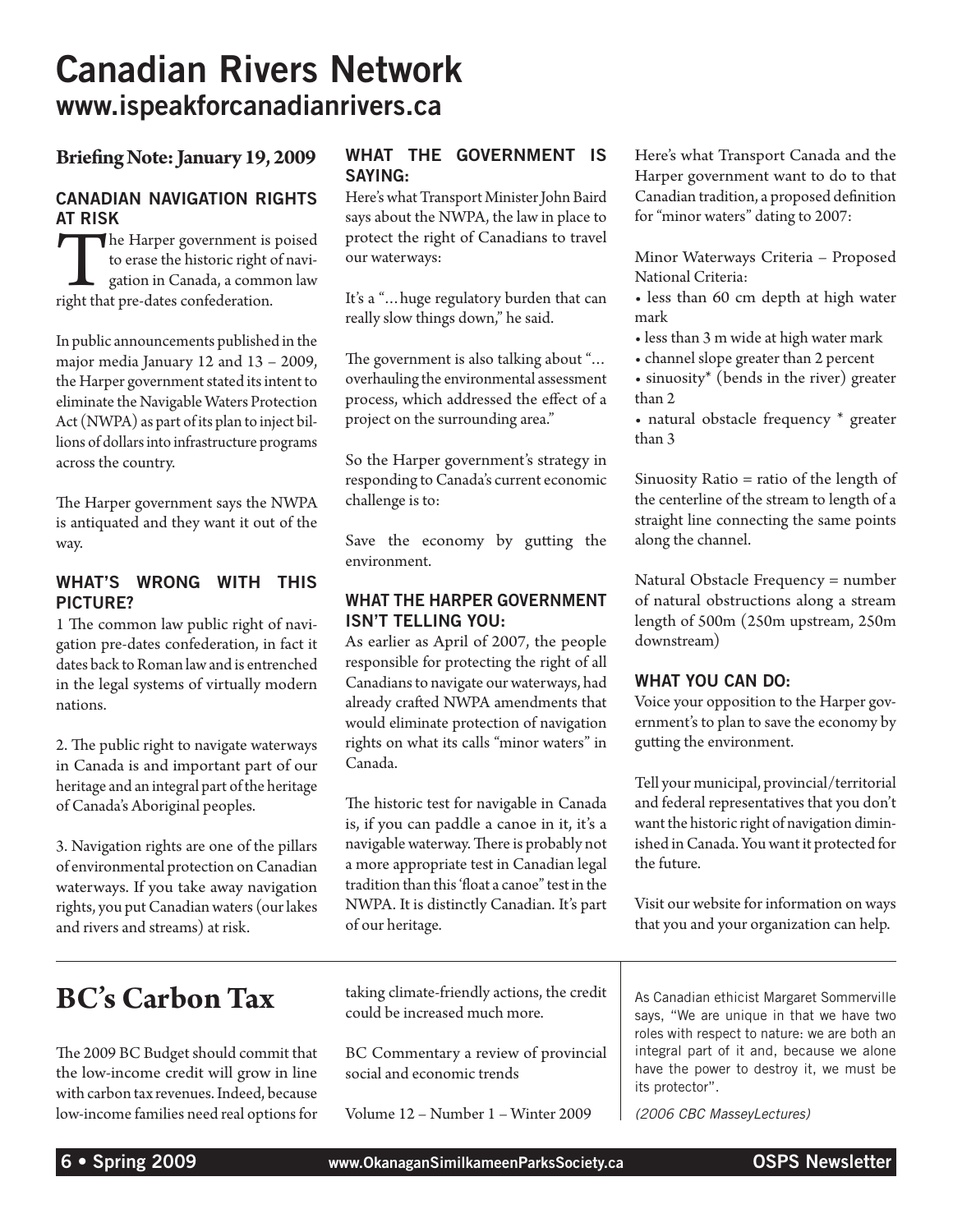# **this Statement:**

The BC Ministry of Environment recognizes that "wetlands provide for commercial and recreational use of wetland-dependent fish and shellfish, enhance agricultural productivity, and support a variety of scientific, educational and recreational opportunities."

The government also states that "action is required to help reduce wetland losses and provide for coordinated conservation and management efforts."

When is comes to the protection and management of a large wetland habitat like the Crestons Valley Wildlife Management Area, we hope that the government will live up to its commitments and provide the critical resources necessary to keep this wetland alive.

Show your support for the CVWMA and its wildlife by writing letters to the Honourable Barry Penner, BC Minister of Environment.

The Wetlander – Fall/Winter 2008

### Message from SOSCP Coordinator Bio Diversity – South Okanagan-Similkameen

Last week, (Nov 08) The South<br>
Okanagan Similkameen<br>
Conservation Program Coordinator<br>
received formal endorsement in principle Okanagan Similkameen Conservation Program Coordinator from the Regional District of Okanagan Similkameen to initiate a *Regional Biodiversity Conservation Strategy*. The notion for such a strategy was raised in the *South Okanagan Regional Growth Strategy* under the goal to "ensure the health of ecosystems in the South Okanagan to provide water, land, air and biodiversity" through

# **OSPS Supports** What Hikers Want in a Park

Tikers go into the backcountry<br>to be close to natural beauty.<br>Undisturbed wilderness is the<br>ideal; recognizing that our presence in itself to be close to natural beauty. Undisturbed wilderness is the is a disturbance in the wilderness, we accept the need for well-built trails to minimize the impact of foot traffic and the need to limit access in some ways. The presence of motorized off-road vehicles is sufficient to destroy the quality of the backcountry experience. Sharing a trail with ATVs or offroad motorcycles is out of the question for hikers, as the noise, dust, and danger of collisions quickly makes those trails unusable by foot traffic. Separate ATV trails create a heavy impact on the environment that also undermines the quality of the hiking experience. Any park area that is "shared" with motorized off-highway vehicles is no longer available for hiking.

These remarks also apply to other humanpowered backcountry activities, such as snowshoeing, cross-country skiing, or skiing mountaineering, which are adversely affected by the recreational use of snowmobiles. This point of view is not our alone: according to Alberta Recreation Survey 2004, 64 percent of respondents thought motorized off-road vehicles should not be

two policies:

1. to coordinate the management of regional biodiversity conservation; and, 2. to support environmental stewardship strategies.

A Regional Biodiversity Conservation Strategy will be an important policy framework that sets priorities for identifying, preserving and restoring natural areas. It is the landscape view of the region and a "road map" for consideration of conservation and management options for entire ecosystems and watershed that go beyond municipal or rural boundaries. These strategies become an important tool for local governments as they incorporate habitat information and sustainability considerations into strateallowed in provincial parks, while only 20 percent thought they should be allowed.

Trails should be accessible for all, but not for all purposes. i.e., some purposes are detrimental to other uses e.g., ATV's on trails. Here is a quote for December 2008 issue of the Wild Hands Advocate, the Alberta Wilderness Journal.

The OSPS has shared in the building of 70 kms of the Trans Canada Trail by assisting under the direction of Marilyn Hansen of Summerland. This stretch has included many challenging situations as it travels west alongside the still active tourism train section to Falder and beyond.

Fences, trail building support on the creekside, several bridges and other needs cost much time and effort in garnering the necessary money, equipment, supplies and workers to do the many jobs. It has taken several years but Marilyn and her teams have made a significant contribution to the Trans Canada Trail.

*Wild Lands Advocate – the Alberta Wilderness Association Journal December 2008 – Vol. 16 No. 16*

gic plans, community and neighbourhood plans, park and recreation master plans, and development bylaws.

The SOSCP is proud to be taking a leadership role with respect to this strategy.

*Bryn White Program Coordinator*

The presentations made at the AGM December 9/08 were all excellent. Congratulations too, on the speakers for the program.

*South Okanagan-Similkameen Conservation Program Newsletter – November 2008*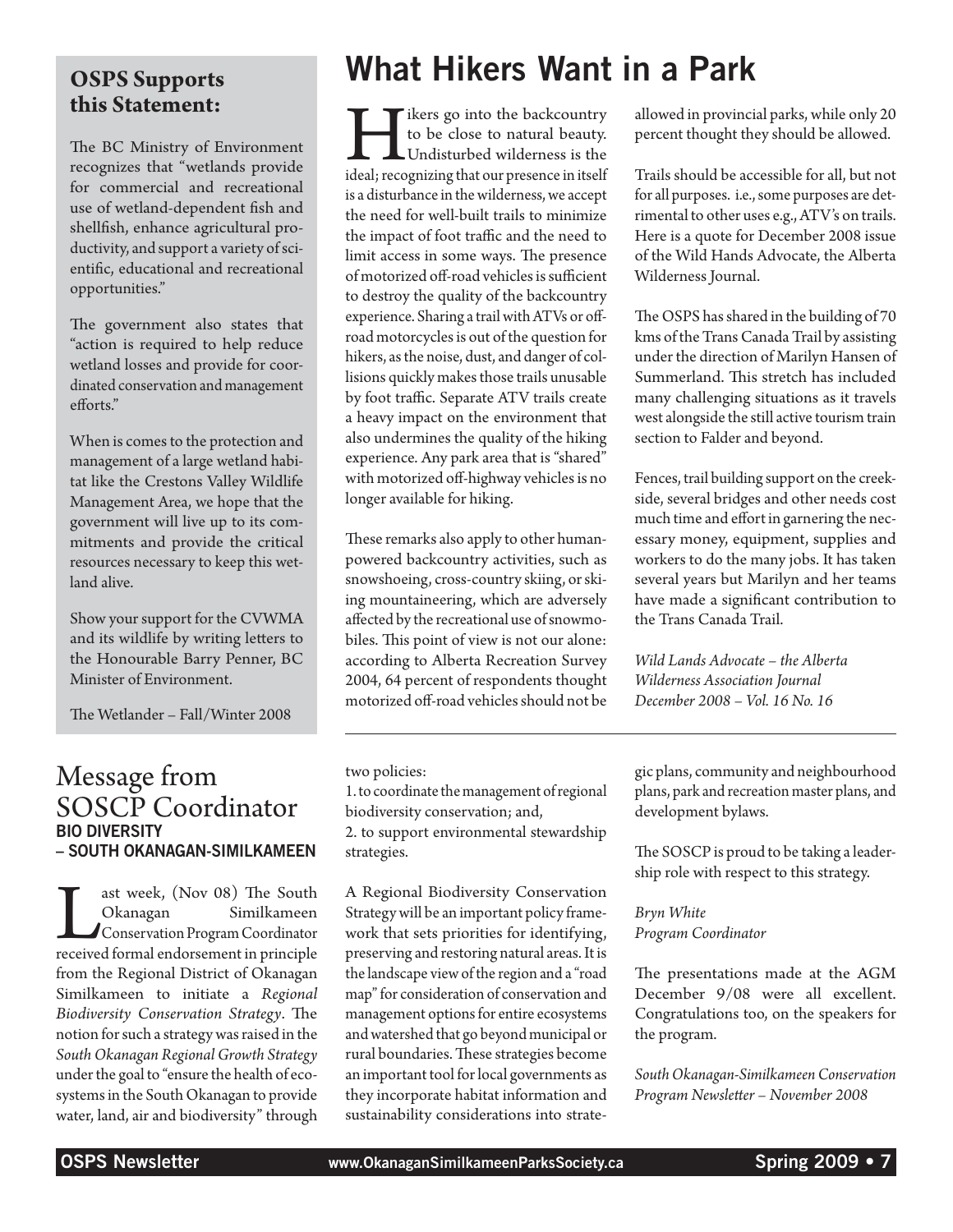# Growing Concerns Regarding the Care of Watersheds

Growing concerns regarding the care of watersheds has resulted in letters regarding the Draft Trail Strategy for BC being developed by the Ministry of Tourism Culture & the Arts. Questions have arisen about the lack of any mention of water, and waterways, specifically mentioning ATV activity and the need for licensing for identification purposes.

#### Interior Health – JAN. 22, 2009 **Re: Draft Trail Strategy for BC – Comments from Interior Health**

This strategy proposes to facilitate increased recreational use of the backcountry but gives little consideration to the risks to drinking water increased recreational use of the backcountry but gives little conposed by those activities. I recognize that this plan has broader implications for public health than just protection of drinking water; however, the lack of consideration for drinking water source protection is troubling given that a letter was sent by the Southern Interior Regional Drinking Water Team to MOTCA this past summer highlighting concerns with off-road motorized vehicle use.

Interior Health's Health Protection Program has identified the following critical points for the management of potential threats to drinking water from recreational activities:

• trail crossings of streams

• motorized vehicles in wet areas (aka "Mud Bogs")

• trails located in erodible soils with high sediment delivery potential

• staging areas within close proximity of surface water, particularly those without toilet facilities

• cattle and wildlife to access to sensitive areas

Concentrated recreation tends to be better regulated than dispersed recreation. As such, increased organization of trail networks is likely the best way forward in dealing with impacts from off-road motorized vehicles. MOTCA's initiative is an opportunity to help address the current gaps regarding drinking water protection and stimulate the development of some province wide standard practices to ensure drinking water sources are adequately protected. Briefly these are:

- lack of time re/ spring release program or to review and comment on the plan
- no representation of drinking in recreational water interest groups
- no mention for planning and regulating of watersheds
- effect of trails on watersheds not included re/ water, only of risk and liabilities of trail use
- appropriate management practices should be included in discussions

• include BC Action Plan for Safe Drinking Water when dealing with all source to top management

• no mention of physical environment re/ trails that cross community watersheds

• add the principle: Trail Systems in multiuse watersheds will be designed and managed to prevent negative impacts on water quality, particularly water used as community drinking water sources

• need for updating provincial legislation such as Motor Vehicle (All Terrain) Act, without means to identify non-compliant users, enforcement of legislation is severely impeded

Interior Health Drinking Water Officers and water suppliers in the Interior Health region have identified concerns regarding the proposed trail strategy. The following are some of their specific comments:

A number of our Drinking Water Officers and water suppliers became aware of the feedback sessions held in their area only after they had occurred. There is also concern that the proposed spring release is ambitious and that the process seems rushed. The result is a general sentiment that drinking water stakeholders have not had adequate opportunity to review the

plan and provide sufficient input.

The Health Protection Program has historically engaged in collaborative processes to better manage risks from recreational activity in water supply areas. However, the steering committee for this plan does not appear to have representation from any drinking water or recreational water interest (either government or public). A collaborative partnership representing all interests would serve to improve buy-in.

The picture of the ATV driving through a creek idealizes an activity which has detrimental effects on ecosystem health and water quality.

Nowhere in the plan is the Drinking Water Protection Act of BC Action Plan on Safe Drinking Water discussed as key considerations for planning or regulating recreation in watersheds. In these documents the Province of British Columbia places a clear responsibility on everyone to ensure that their actions do not adversely impact drinking water safety.

The Trail Strategy speaks to liabilities related to the use of trails but does not acknowledge the risk and liabilities associated with impacts to drinking water quality. In comparison, when developing source protection plans water suppliers consider risks from all recreational uses in their water sources and ensure users are well informed of the risk and liability of their actions.

Trail planning should include discussions of appropriate management practices with affected water suppliers and Drinking Water Officers prior to implementation as part of on-going stakeholder engagement.

*Continued on next page…*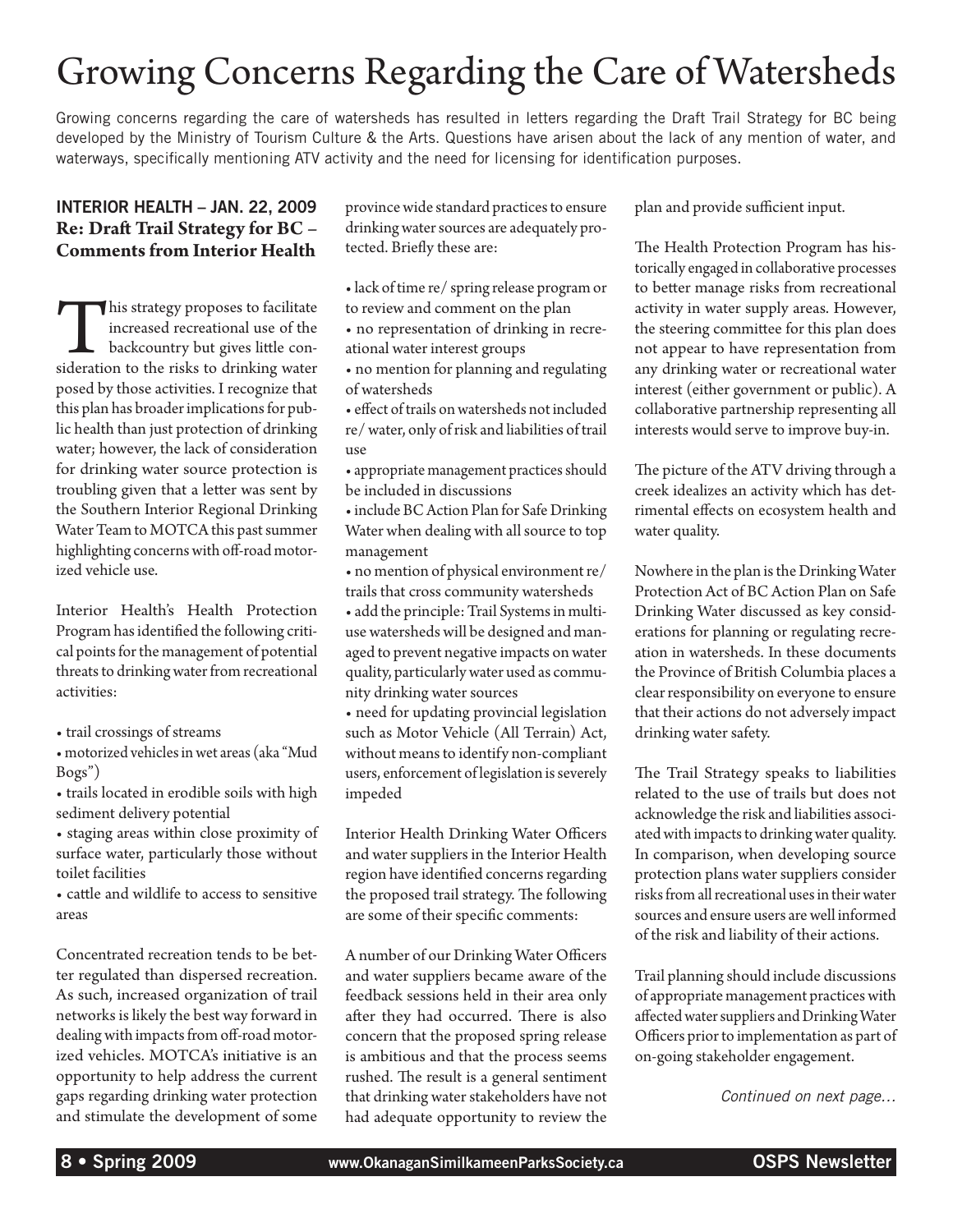

The OSPS has and continues to be in favour of ATV/OHV licensing and insurance as well as having controlled areas for some users.

*…continued from previous page* All large water suppliers in the Interior Health region have been tasked with conducting source water assessments and developing protection plans through conditions on their current operating permit. In accordance with a source-to-tap management approach to protecting drinking water (as prescribed under the BC Action Plan for Safe Drinking Water), all provincial land-use agencies will have access to these documents. These plans should be considered as part of stakeholder engagement with water suppliers and health authorities in developing trail networks in individual watersheds.

The document thoroughly outlines the benefits of the plan but is limited in discussion of potential risks. Economic and social benefits are considered, but consideration of the impact on the physical environment is conspicuously absent. For example, nowhere is it recognized that trails may be traversing community watersheds.

Trail systems in multi-use watersheds will be designed and managed to prevent negative impacts on water quality, particularly water used as community drinking water sources.

There is no discussion of the need for updating of provincial legislation such as the Motor Vehicle (All Terrain) Act. For example, there are currently no means to identify non-compliant recreational users through license plates or decals; this severely impedes efforts to enforce legislation.

Prior to moving forward with this strat-

egy I am requesting that action be taken to ensure the initiative better accounts for drinking water protection. I strongly encourage you to engage in further consultation with drinking water stakeholders including health agencies and water suppliers to identify key issues and possible solutions.

If you require any further information, please feel free to contact J Ivor Norlin, source Protection Officer with Interior Health, at 250-833-4100 or jivor.norlin@ InteriorHealth.ca for more information on our agency or drinking water safety, please visit our website at www.interiorhealth.ca/ health-and-safety.aspx

Dr. Andrew Larder *Senior Medical Health Officer*